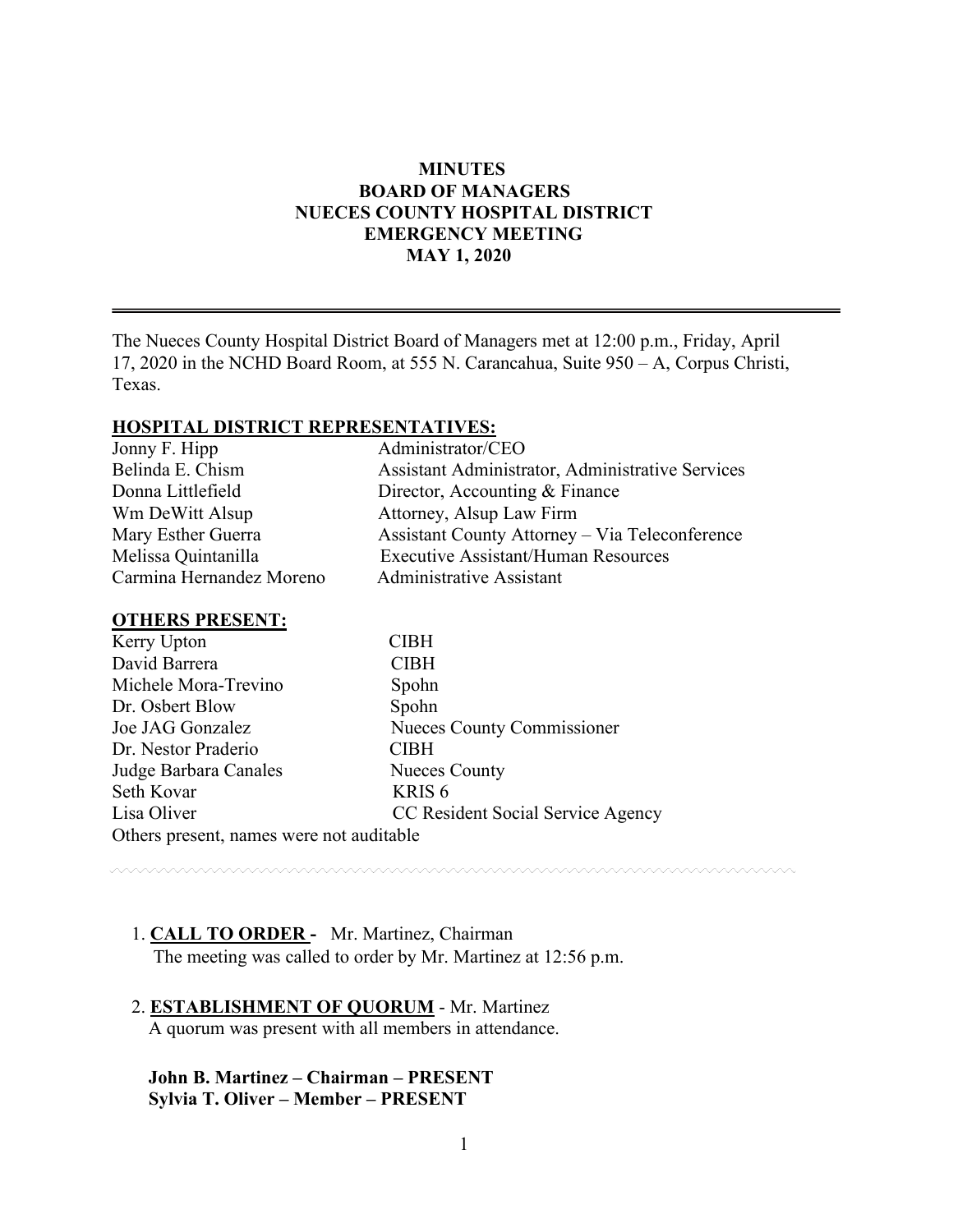**Belinda Flores – Member – PRESENT Vishnu V. Reddy MD – Member – PRESENT Pamela L. Brower – Member – PRESENT Daniel W. Dain – Member – PRESENT – Via Teleconference John E. Valls – Member – PRESENT** 

3. **PUBLIC COMMENT -** Persons wishing to comment on any item(s) on the agenda or any subject within the Board's responsibilities must sign-in on the "Agenda Item Request to Speak" form provided at the entrance of the Board meeting room at least five (5) minutes prior to commencement of the meeting. Commenters shall limit their comments to three (3) minutes, except that Commenters addressing the Board through a translator shall limit their comments to six (6) minutes. See the "Public Comment" section of the preceding General Information page for additional information.

### **No person to speak**

## 4. **REGULAR AGENDA**

A. Discuss and consider approval of funding for the purchase of COVID-19 diagnostic testing equipment. *(ACTION)*

## **No Action taken.**

## 5. **ADJOURN**

 **Motion adjourn by Mr. Martinez. Motion by Mr. Valls and seconded by Ms. Flores at 12:57.**

 **Mr. Martinez went back to Special Meeting to conclude with 4. C for discussion and then Closed Meeting.** 

\* \* \*